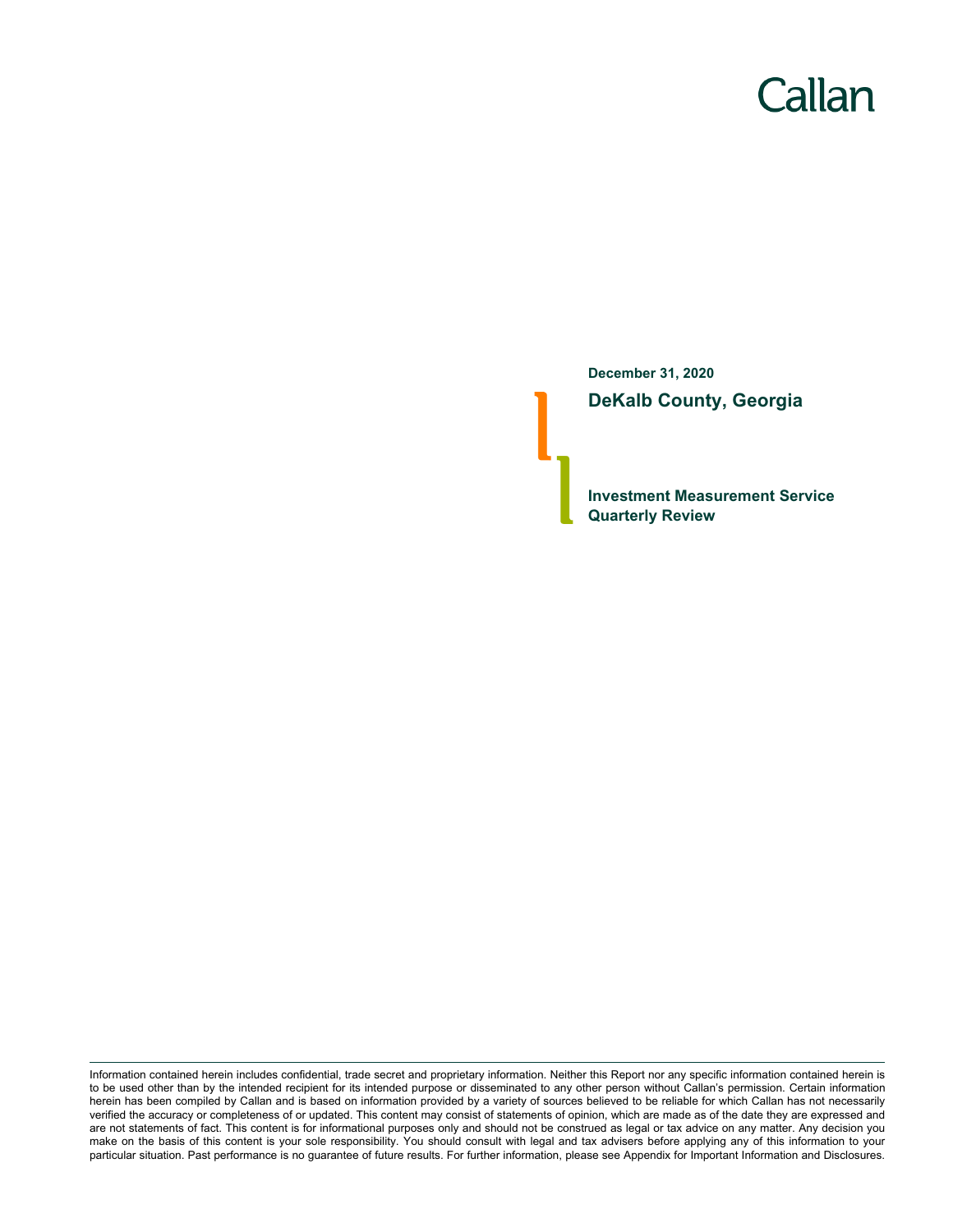## **Actual vs Target Asset Allocation As of December 31, 2020**

The top left chart shows the Fund's asset allocation as of December 31, 2020. The top right chart shows the Fund's target asset allocation as outlined in the investment policy statement. The bottom chart ranks the fund's asset allocation and the target allocation versus the Callan Public Fund Sponsor Database.





| Asset Class           | \$000s<br>Actual | Weight<br>Actual | Target  | Percent<br><b>Difference</b>    | \$000s<br><b>Difference</b> |
|-----------------------|------------------|------------------|---------|---------------------------------|-----------------------------|
| Domestic Equity       | 1.055.389        | 64.4%            | 60.0%   | $4.4\%$                         | 71.779                      |
| Domestic Fixed Income | 357.004          | 21.8%            | 25.0%   | $(3.2\%)$                       | (52, 833)                   |
| International Equity  | 207.383          | 12.7%            | 15.0%   | $\langle 2.3\% \rangle$<br>1.2% | (38,519)                    |
| Cash Account          | 19.573           | 1.2%             | $0.0\%$ |                                 | 19,573                      |
| Total                 | 1.639.349        | 100.0%           | 100.0%  |                                 |                             |

#### **Asset Class Weights vs Callan Public Fund Sponsor Database**



\* Current Quarter Target = 50.0% S&P 500 Index, 20.0% Blmbg Aggregate, 15.0% MSCI EAFE, 10.0% Russell 2000 Index and 5.0% ML:IG Cnvrts 5% Iss Cap.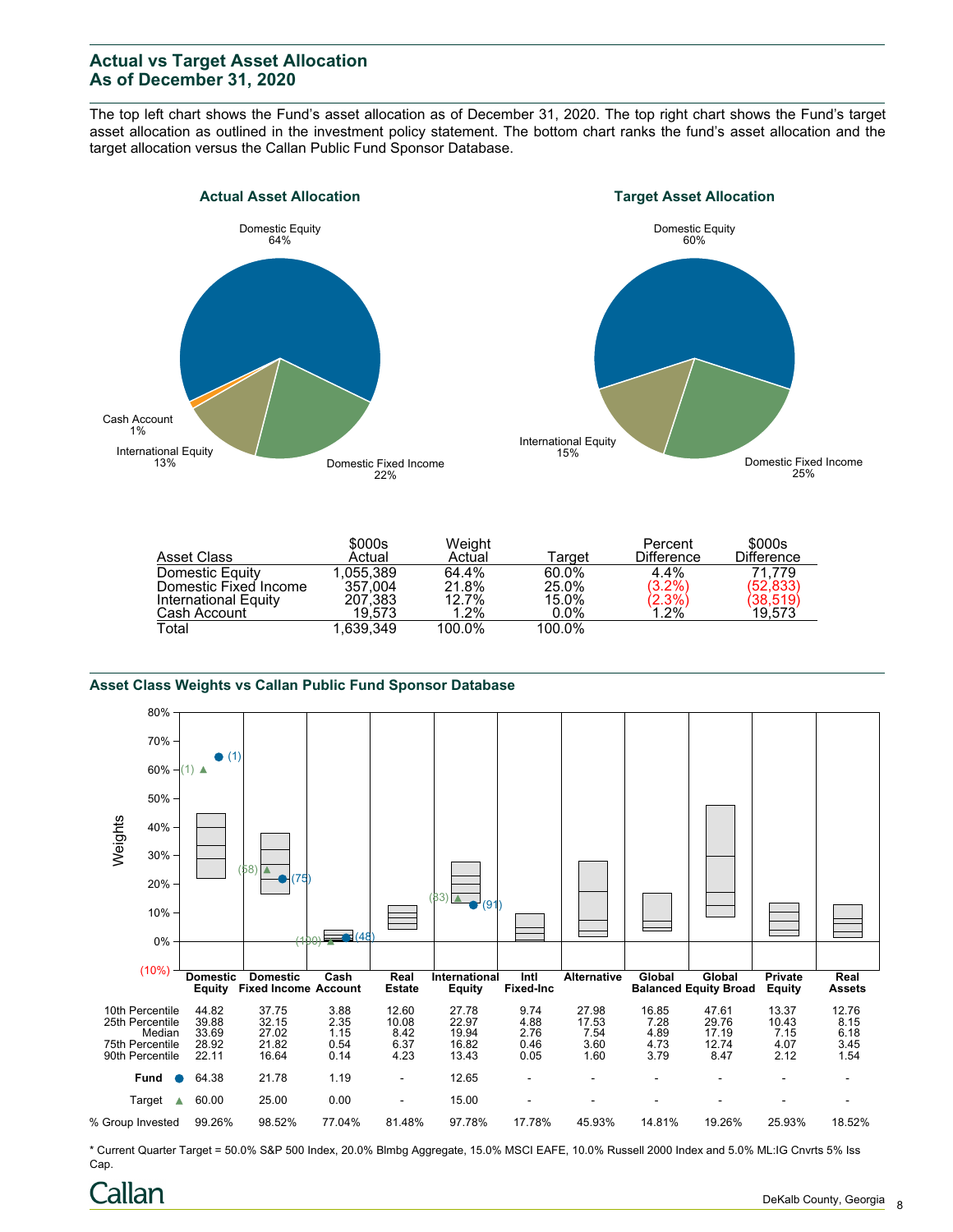## **Investment Manager Asset Allocation**

The table below contrasts the distribution of assets across the Fund's investment managers as of December 31, 2020, with the distribution as of September 30, 2020. The change in asset distribution is broken down into the dollar change due to Net New Investment and the dollar change due to Investment Return.

|                                  | <b>December 31, 2020</b> |        |                   |               | <b>September 30, 2020</b> |          |
|----------------------------------|--------------------------|--------|-------------------|---------------|---------------------------|----------|
|                                  | <b>Market Value</b>      | Weight | Net New Inv.      | Inv. Return   | <b>Market Value</b>       | Weight   |
| <b>Domestic Equity</b>           | \$1,055,389,095          | 64.38% | \$(14, 505, 083)  | \$148,780,879 | \$921,113,299             | 62.92%   |
| Large Cap                        | \$848,250,832            | 51.74% | \$(14,505,083)    | \$100,830,323 | \$761,925,592             | 52.04%   |
| Jennison Associates              | 257.439.599              | 15.70% | (7,250,000)       | 26.319.109    | 238.370.490               | 16.28%   |
| Loomis Large Cap Growth          | 240,908,131              | 14.70% | (7, 250, 000)     | 19,681,833    | 228,476,298               | 15.61%   |
| Montag & Caldwell                | 51.695                   | 0.00%  |                   | 293           | 51,401                    | $0.00\%$ |
| Edgar Lomax                      | 39,184,048               | 2.39%  | 15                | 5,444,671     | 33,739,362                | 2.30%    |
| Gabelli Asset Management         | 103,274,393              | 6.30%  | 0                 | 20,367,389    | 82,907,004                | 5.66%    |
| Southeastern Asset Mgmt.         | 71.880                   | 0.00%  |                   | 0             | 71.880                    | $0.00\%$ |
| SSgA Russell 1000 Value          | 207,321,087              | 12.65% | (5,097)           | 29,017,027    | 178,309,157               | 12.18%   |
| <b>Small Cap</b>                 | \$207,138,262            | 12.64% | \$0               | \$47,950,556  | \$159,187,707             | 10.87%   |
| Frontier Capital Management      | 103.700.642              | 6.33%  | 0                 | 24.301.443    | 79.399.199                | 5.42%    |
| <b>EARNEST Partners</b>          | 103,437,620              | 6.31%  | $\Omega$          | 23,649,113    | 79,788,508                | 5.45%    |
| <b>Domestic Fixed Income</b>     | \$357,003,926            | 21.78% | \$0               | \$11,080,316  | \$345,923,610             | 23.63%   |
| Segall Bryant & Hamill           | 168.130.455              | 10.26% | 0                 | 1,484,957     | 166.645.498               | 11.38%   |
| Income Research & Mgmt           | 103,631,962              | 6.32%  | 0                 | 809.826       | 102,822,136               | 7.02%    |
| <b>Advent Capital Management</b> | 85,241,509               | 5.20%  | $\Omega$          | 8,785,533     | 76,455,976                | 5.22%    |
| <b>International Equity</b>      | \$207,383,039            | 12.65% | \$(157, 190)      | \$30,298,487  | \$177,241,742             | 12.11%   |
| T. Rowe Price Inst Intl Core Eq. | 125,554,828              | 7.66%  | U                 | 17,706,450    | 107,848,378               | 7.37%    |
| Marathon                         | 81,828,211               | 4.99%  | (157, 190)        | 12,592,037    | 69,393,364                | 4.74%    |
| <b>Cash Account</b>              | \$19,573,290             | 1.19%  | \$(185,095)       | \$0           | \$19,758,385              | 1.35%    |
| <b>Total Fund</b>                | \$1,639,349,349          | 100.0% | \$ (14, 847, 368) | \$190,159,682 | \$1,464,037,035           | 100.0%   |

#### **Asset Distribution Across Investment Managers**

Callan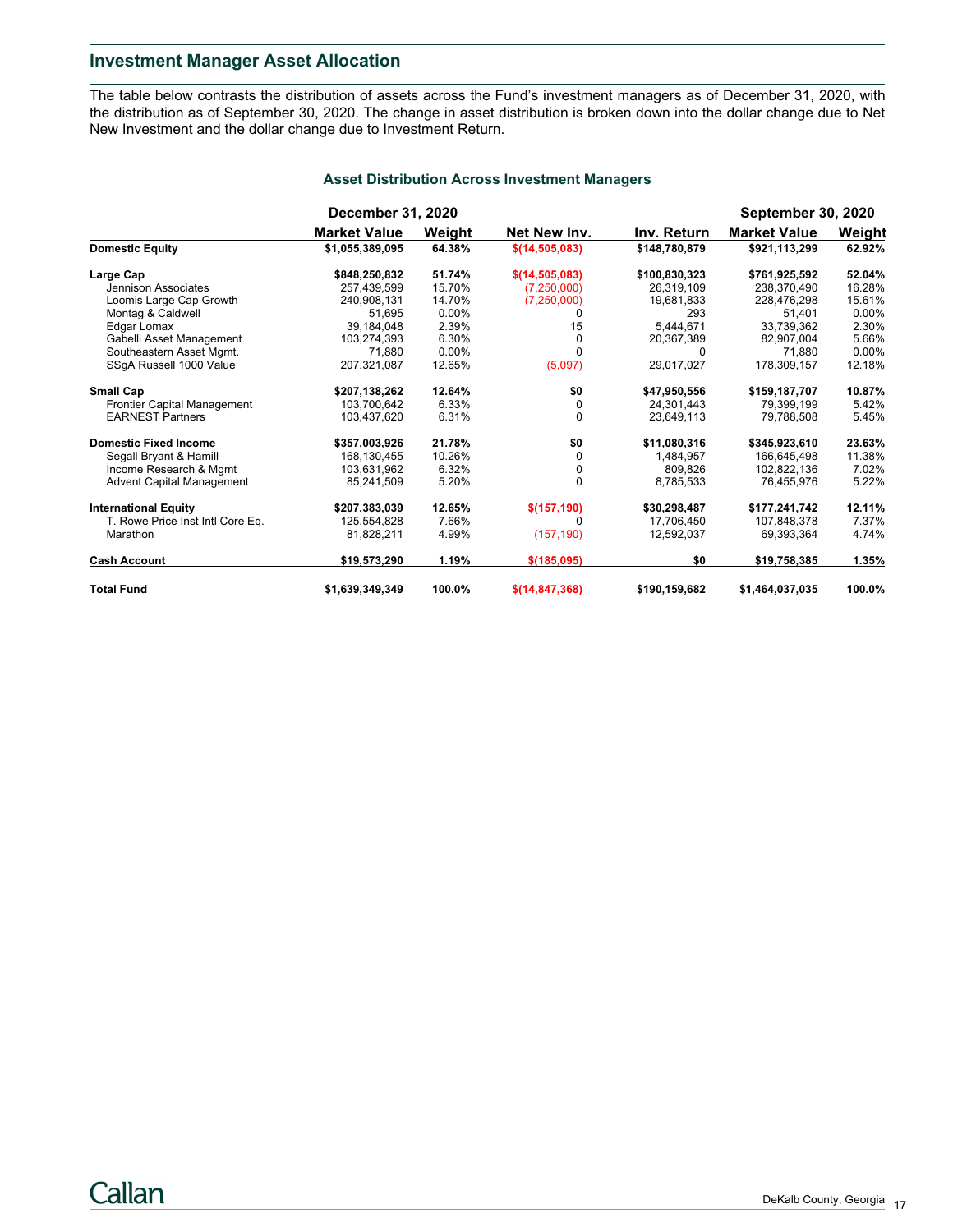#### **Investment Manager Returns**

The table below details the rates of return for the Fund's investment managers over various time periods ended December 31, 2020. Negative returns are shown in red, positive returns in black. Returns for one year or greater are annualized. The first set of returns for each asset class represents the composite returns for all the fund's accounts for that asset class.

|                                      | Returns for Periods Ended December 31, 2020 |            |           |           |                          |
|--------------------------------------|---------------------------------------------|------------|-----------|-----------|--------------------------|
|                                      | Last                                        | Last       | Last<br>3 | Last<br>5 | Last<br>10               |
|                                      | Quarter                                     | Year       | Years     | Years     | Years                    |
| <b>Domestic Equity</b>               | 16.27%                                      | 22.83%     | 12.78%    | 14.22%    | 12.51%                   |
| Domestic Equity Benchmark (1)        | 15.21%                                      | 18.85%     | 13.61%    | 14.97%    | 13.50%                   |
| Russell 3000                         | 14.68%                                      | 20.89%     | 14.49%    | 15.43%    | 13.79%                   |
|                                      |                                             |            |           |           |                          |
| Large Cap                            | 13.37%                                      | 24.09%     | 13.54%    | 14.23%    | 12.48%                   |
| S&P 500 Index                        | 12.15%                                      | 18.40%     | 14.18%    | 15.22%    | 13.88%                   |
|                                      |                                             |            |           |           |                          |
| Large Cap Growth                     | 10.05%                                      | 43.86%     | 24.17%    | 20.05%    | 16.92%                   |
| Jennison Associates                  | 11.28%                                      | 51.72%     | 26.82%    | 22.71%    | 19.08%                   |
| Loomis Large Cap Growth              | 8.76%                                       | 33.41%     | 20.24%    |           | $\sim$                   |
| Russell 1000 Growth                  | 11.39%                                      | 38.49%     | 22.99%    | 21.00%    | 17.21%                   |
| <b>Large Cap Value</b>               | 18.59%                                      | 2.05%      | 2.77%     | 7.92%     | 8.35%                    |
| Edgar Lomax                          | 16.14%                                      | $(6.14\%)$ | 4.33%     | 9.97%     | 11.03%                   |
| Gabelli Asset Management             | 24.57%                                      | 7.02%      | 5.11%     | 9.74%     | 10.01%                   |
| SSqA Russell 1000 Value              | 16.28%                                      | $\sim$     | $\sim$    | $\sim$    | $\blacksquare$           |
| Russell 1000 Value                   | 16.25%                                      | 2.80%      | 6.07%     | 9.74%     | 10.50%                   |
|                                      |                                             |            |           |           |                          |
| <b>Small Cap</b>                     | 30.12%                                      | 17.11%     | 9.35%     | 14.33%    | 12.75%                   |
| Russell 2000                         | 31.37%                                      | 19.96%     | 10.25%    | 13.26%    | 11.20%                   |
|                                      |                                             |            |           |           |                          |
| <b>Small Cap Growth</b>              |                                             |            |           |           |                          |
| <b>Frontier Capital Mgmt</b>         | 30.61%                                      | 18.93%     | 10.30%    | 14.27%    | 12.56%                   |
| Russell 2500 Growth                  | 25.89%                                      | 40.47%     | 19.91%    | 18.68%    | 15.00%                   |
| <b>Small Cap Value</b>               |                                             |            |           |           |                          |
| <b>EARNEST Partners</b>              | 29.64%                                      | 15.33%     | 8.43%     | 14.39%    | 12.94%                   |
| Russell 2000 Value                   | 33.36%                                      | 4.63%      | 3.72%     | 9.65%     | 8.66%                    |
|                                      |                                             |            |           |           |                          |
| <b>Domestic Fixed Income</b>         | 3.20%                                       | 8.54%      | 7.05%     | 6.52%     | 5.49%                    |
| Dom. Fixed Income Benchmark (2)      | 2.51%                                       | 7.64%      | 6.49%     | 6.25%     | 5.08%                    |
|                                      |                                             |            |           |           |                          |
| Segall Bryant & Hamill (3)           | 0.89%                                       | 7.76%      | 5.89%     | 5.07%     | 4.29%                    |
| Income Research & Mgmt (4)           | 0.79%                                       | 9.78%      | 6.24%     | 5.02%     | 4.20%                    |
| Blended Benchmark (5)                | 0.67%                                       | 7.51%      | 5.34%     | 4.44%     | 3.61%                    |
|                                      |                                             |            |           |           |                          |
| Advent Capital Management            | 11.49%                                      | 10.00%     | 10.71%    | 11.91%    | 10.22%                   |
| ML Investment Grade Convertibles     | 9.62%                                       | 7.57%      | 10.41%    | 13.19%    | 11.15%                   |
| ML IG US Convertibles 5% Cap         | 10.08%                                      | 7.05%      | 10.16%    | 11.79%    | $\overline{\phantom{a}}$ |
| <b>International Equity</b>          | 17.20%                                      | 10.90%     | 5.58%     | 9.04%     | 6.25%                    |
| MSCI EAFE Index                      | 16.05%                                      | 7.82%      | 4.28%     | 7.45%     | 5.51%                    |
|                                      |                                             |            |           |           |                          |
| T. Rowe Price Inst Intl Core Eq. (6) | 16.58%                                      | 9.81%      | 5.09%     | 8.86%     | 6.33%                    |
| <b>MSCI EAFE Index</b>               | 16.05%                                      | 7.82%      | 4.28%     | 7.45%     | 5.51%                    |
|                                      |                                             |            |           |           |                          |
| Marathon                             | 18.17%                                      | 9.95%      | 5.75%     |           |                          |
| <b>MSCI EAFE Index</b>               | 16.05%                                      | 7.82%      | 4.28%     | 7.45%     | 5.51%                    |
|                                      |                                             |            |           |           |                          |
| <b>Total Fund</b>                    | 13.05%                                      | 17.84%     | 10.46%    | 11.63%    | 9.94%                    |
| Total Fund Target*                   | 12.16%                                      | 14.86%     | 10.71%    | 11.84%    | 10.38%                   |
|                                      |                                             |            |           |           |                          |

\* Current Quarter Target = 50.0% S&P 500 Index, 20.0% Blmbg Aggregate, 15.0% MSCI EAFE, 10.0% Russell 2000 Index

and 5.0% ML:IG Cnvrts 5% Iss Cap.<br>(1) 83.3% S&P 500 and 16.7% Russell 2000 through June 30, 2007; 81.8% S&P 500 and 18.2% Russell 2000 through<br>September 30, 2010; 83.3% S&P 500 and 16.7% Russell 2000 through July 31, 2014;

(2) 83.3% Blmbg Aggregate and 16.7% ML Investment Grade Convertibles through July 31, 2014, and 80% Blmbg Aggregate and<br>20% ML Investment Grade Convertibles thereafter.<br>(3) Denver Investment Advisors was acquired in 2Q 201

for IR&M begins on February 1, 2017.

(5) Blmbg Aggregate through July 31, 2010; Blmbg Gov/Credit Index Intermediate through December 31, 2012;

Blmbg Aggregate thereafter. (6) T. Rowe Price International Core Equity Fund was moved from the mutual fund into the International Core Equity Trust class B on 6/19/2018. Mutual Fund returns are net of fees.

Only full quarter manager returns shown.

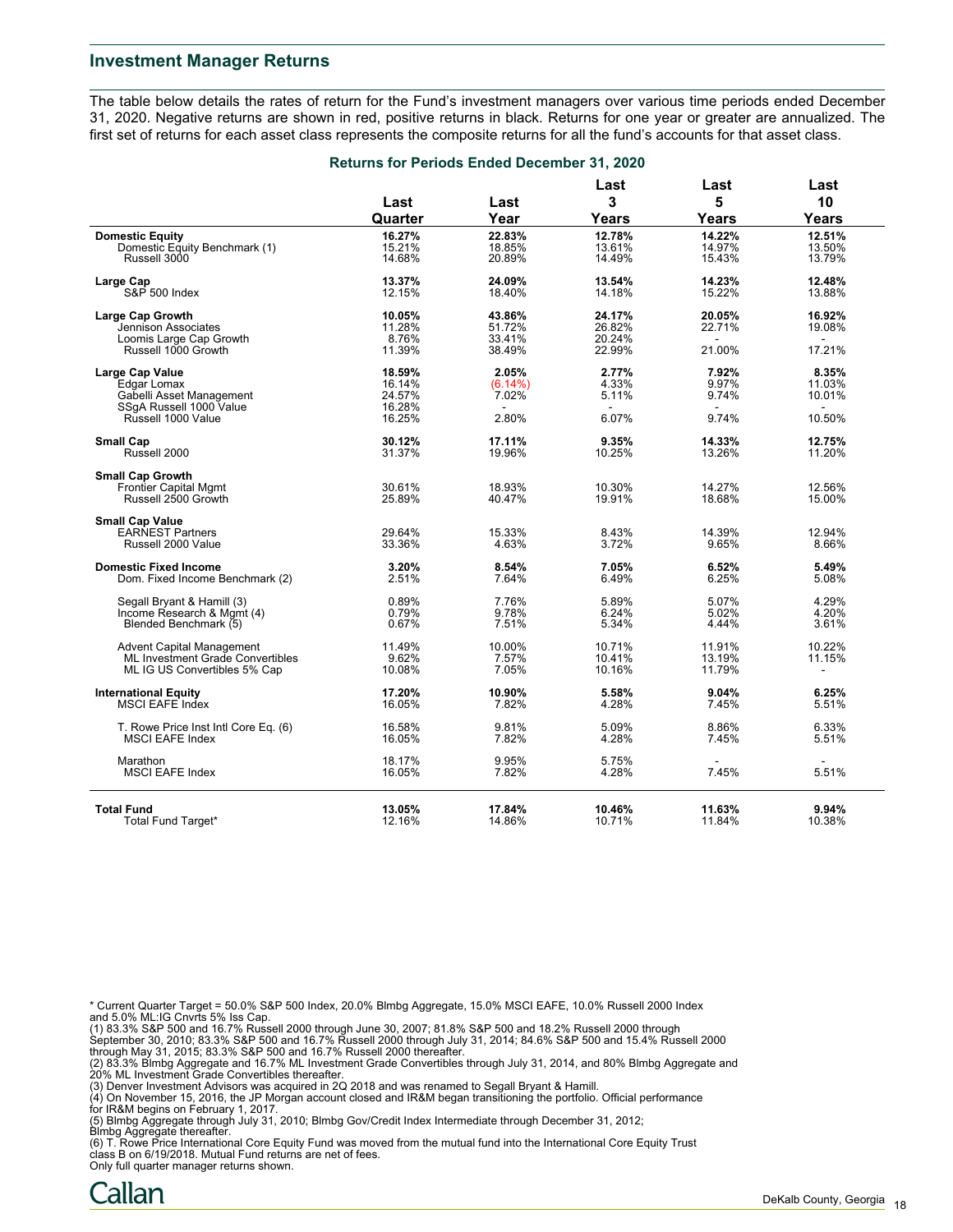### **Investment Manager Returns**

The table below details the rates of return for the Fund's investment managers over various time periods ended December 31, 2020. Negative returns are shown in red, positive returns in black. Returns for one year or greater are annualized. The first set of returns for each asset class represents the composite returns for all the fund's accounts for that asset class.

| <b>Returns for Periods Ended December 31, 2020</b> |            |            |            |  |  |
|----------------------------------------------------|------------|------------|------------|--|--|
|                                                    | Last<br>15 | Last<br>20 | Last<br>25 |  |  |
|                                                    | Years      | Years      | Years      |  |  |
| <b>Domestic Equity</b>                             | 9.89%      | 8.58%      | 10.31%     |  |  |
| Domestic Equity Benchmark (1)                      | 9.78%      | 7.40%      | 9.50%      |  |  |
| Russell 3000                                       | 9.98%      | 7.82%      | 9.67%      |  |  |
| Jennison Associates                                | 13.47%     | 9.74%      | 11.90%     |  |  |
| Russell 1000 Growth                                | 12.54%     | 8.27%      | 10.18%     |  |  |
| Edgar Lomax                                        | 8.24%      |            |            |  |  |
| Gabelli Asset Management                           | 10.06%     | 9.49%      | 11.45%     |  |  |
| Russell 1000 Value                                 | 7.34%      | 6.82%      | 8.77%      |  |  |
| <b>EARNEST Partners</b>                            | 9.32%      |            |            |  |  |
| Russell 2000 Value                                 | 6.92%      | 8.54%      | 9.34%      |  |  |
| <b>Domestic Fixed Income</b>                       | 5.34%      | 5.48%      | 5.58%      |  |  |
| Dom. Fixed Income Benchmark (2)                    | 5.33%      | 5.47%      | 5.62%      |  |  |
| Segall Bryant & Hamill                             | 4.88%      | 5.11%      | 5.30%      |  |  |
| Blended Benchmark (3)                              | 4.34%      | 4.72%      | 5.02%      |  |  |
| <b>Total Fund</b>                                  | 8.24%      | 7.44%      | 8.68%      |  |  |
| Total Fund Target*                                 | 8.41%      | 7.08%      | 8.38%      |  |  |

\* Current Quarter Target = 50.0% S&P 500 Index, 20.0% Blmbg Aggregate, 15.0% MSCI EAFE, 10.0% Russell 2000 Index and 5.0% ML:IG Cnvrts 5% Iss Cap.

(1) S&P 500 through June 30, 2005; 83.3% S&P 500 and 16.7% Russell 2000 through June 30, 2007; 81.8% S&P 500 and 18.2% Russell 2000 through September 30, 2010; 83.3% S&P 500 and 16.7% Russell 2000 through July 31, 2014; 84.6% S&P 500 and 15.4% Russell 2000 through May 31, 2015; 83.3% S&P 500 and 16.7% Russell 2000 thereafter.

(2) 83.3% Blmbg Aggregate and 16.7% ML Investment Grade Convertibles through July 31, 2014, and 80% Blmbg Aggregate and 20% ML Investment Grade Convertibles thereafter.

(3) Blmbg Aggregate through July 31, 2010; Blmbg Gov/Credit Index Intermediate through December 31, 2012; Blmbg Aggregate thereafter.

Only full quarter manager returns shown.